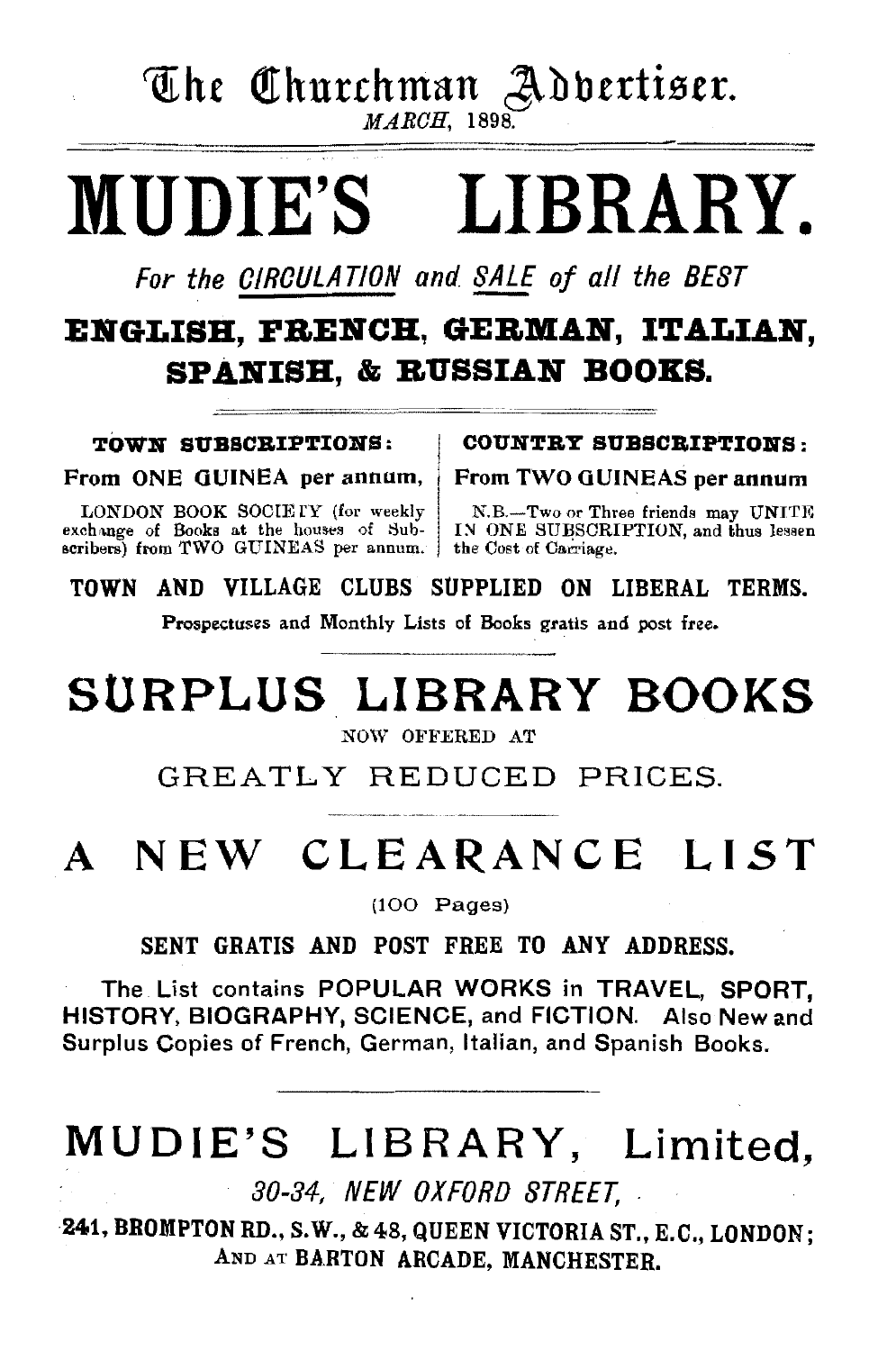## *IMPORTANT ANNOUNCEMENT.*

*Now Beady.-Crown* Svo., cloth, 7s. 6d.

# **SECOND VOLUME OF THE BOOK OF THE TWELVE PROPHETS**

COMMONLY CALLED THE MINOR.

BY GEORGE ADAM SMITH, D.D., LL.D., Professor of Hebrew and Old Testament Exegesis, Free Church College, Glasgow.

# **Completing The Expositor's Bible in 49 Volumes.**

### THE

# **Expositor's Greek Testament.**

EDITED BY THE REV. W. ROBERTSON NICOLL, M.A., LL.D.

(In Four Volumes.)

The FIRST VOLUME *(Now Ready),* handsomely bound in buckram cloth, • crnsists of The GOSPELS of ST. MATTHEW, ST. MARK, and ST. LUKE, by the Rev. Professor A. B. BRUCE, D.D.; and The GOSPEL of ST. JOHN. by the Rev. Professor MARCUS DODS, D.D.

"THE ExPOSITOR's GREEK TESTAMENT'' is on the plan of Dean Alford's Greek Testament, which had a long course of popularity and usefulness in this country. The first<br>volume was published in 1849 and the last in 1861, and the work formed an epoch in Biblical<br>studies in England, although it is now out o will seek to fill its place, and the contributors include the most eminent Biblical scholars in Great Britain.

*A full Prospectus, with Specimen Pages, is now ready, and will be forwarded on application to the Publishers.* 

The price of each volume is  $28s$ , but for those who subscribe in advance the price for Two VoLUMES is  $30s$ .

"The best book on the synoptics a. minister could consult. It can be read through with delight, with exhilaration, with a constant wonder at its freshness, fertility, insight."-Dr. DENNEY, in the *British Weekly.* 

"The first thing that strikes one when he takes up the volume on the *Gospels* is the uncommon handsomeness of the book. It is a joy to handle it and look into its pages. It is the very book to lure a student into reading. The form is so superb, the paper so choice and so light, the margins so delightfully broad, the type so clear and so tasteful. The two scholars to whom this volume has been committed are the very men for the work. Each is a master of his subject, and each has gone into his task *con amore .* .. A work worthy of the most cordial appreciation." *-Critical Review.* 

LONDON: HODDER & STOUGHTON, 27, PATERNOSTER ROW, E.C.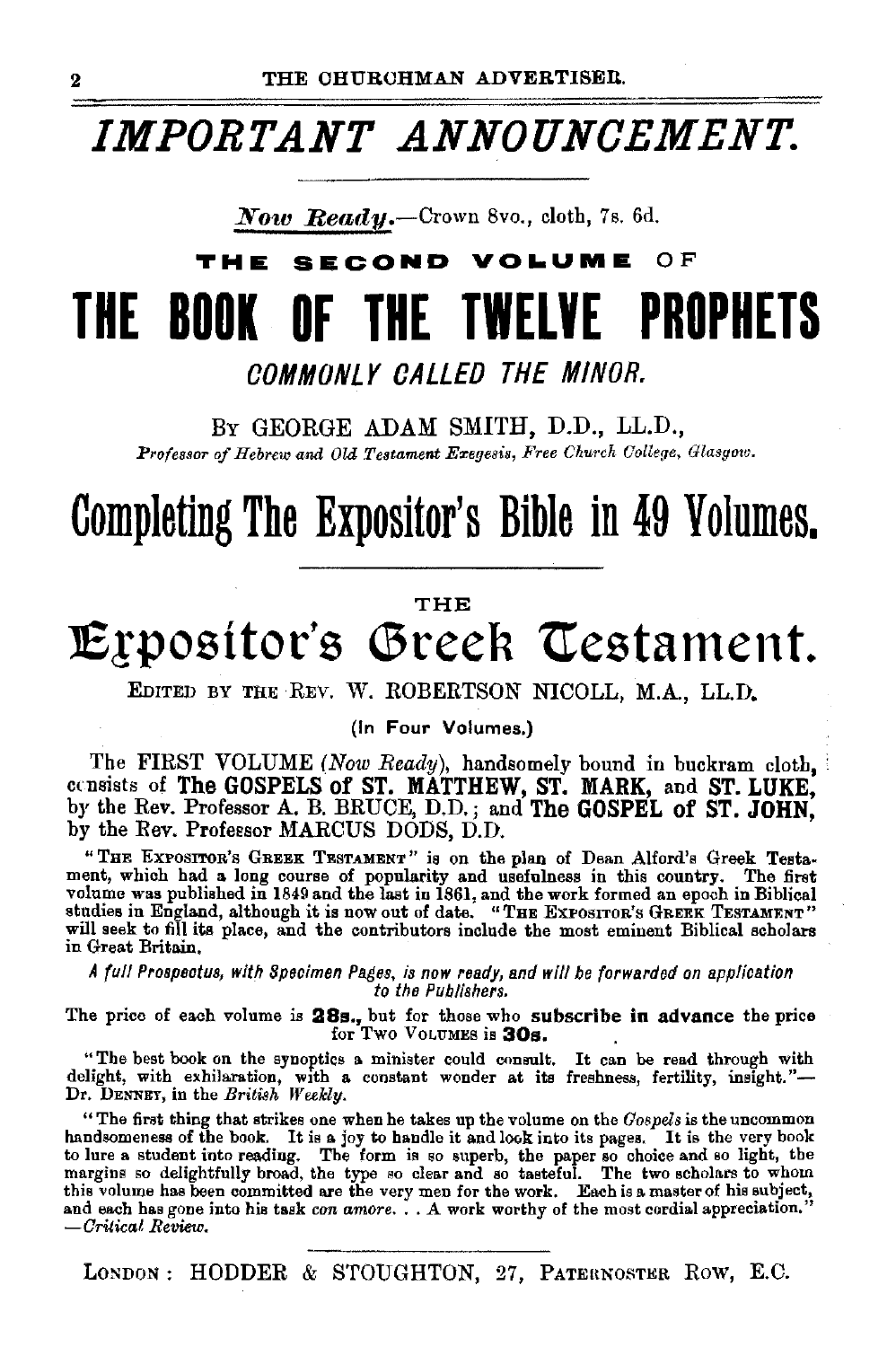### First Form of "The Christian Year."

In 2 Volumes, foolscap 8vo., bound in drab boards, with paper label, price 5s. net.

## **A** Fac-*Z*imile **Reprint**

of the First Edition of

# KEBLE'S CHRISTIAN YEAR,

Printed in 1827.

*With a Preface by the* . *Bislwp of Rochester.* 

The first printed form of a book which has taken such a position, and has been of such great help to the devout mind, as *The Christian Year,* must ever have a deep interest for the reader, and awaken the curiosity of the bibliographer.

The first edition of *The Christian Year* was published in the summer of 1827, in two thin foolscap 8vo. volumes. It was issued in what now would be considered an old-fashioned form : printed on paper of the period, and bound in dull-gray boards, with the title printed on a proper label and pasted on. the back of the volumes.

It is these two quaint-looking volumes which are now being issued in *fac-simile*, giving the exact form, text, and appearance which characterized the first issue; and the publisher believes that there are very many who would be glad to possess an exact replica of this now classical book, which is so well known and highly valued by all English-speaking people. The *fac-simile* is introduced by a short but sympathetic preface by the Bishop of Rochester, who for many years was Warden of Keble College.

### Extracts from Reviews.

-"Will prove a treasure to book-lovers." *-Guarduzn.* 

"There are certainly few books of the present century that have been as much read or as extensively circulated, and perhaps none which has had so wide an influence for good. The Bishop of Rochester writes a brief but appreciative preface to this new fac-simile edition."-*Church Family Newspaper.* 

" Any modern purchaser of the *Christian Year* will find few of the later editions more charming than this old *one."-RPcord.* 

"For all who love their Keble, these two volumes will be an excellent present."- *Ohurchwoman.* 

"One of the most curious publications of the period."-Bath *Herald*.

" A better gift, outside the greatest of books, for a thoughtful reader could not well be found."-Family Churchman.

" An interesting memorial of a book that has seen more editions, probably, than any others of its class."-*Weekly Times and Echo.* 

"Certain to be widely appreciated."-Dundee Advertiser.

"The whole appearance of the book is neat and refined. In every respect it is to be *commended."-Nottingham Daily Guardian.* 

"It would be difficult to name any book of sacred verse of our own literature that has been so widely circulated, or that has had so profound an influence."-Manchester *Guardian*.

"The issue is a most interesting one, and will be greatly valued by any. A list of emendations in the later editions is placed at the beginning of the first volume." $-$ *fllustrated Church News.*  $\ddot{ }$ 

LONDON : ELLIOT STOCK, 62, PATERNOSTER ROW, E.C.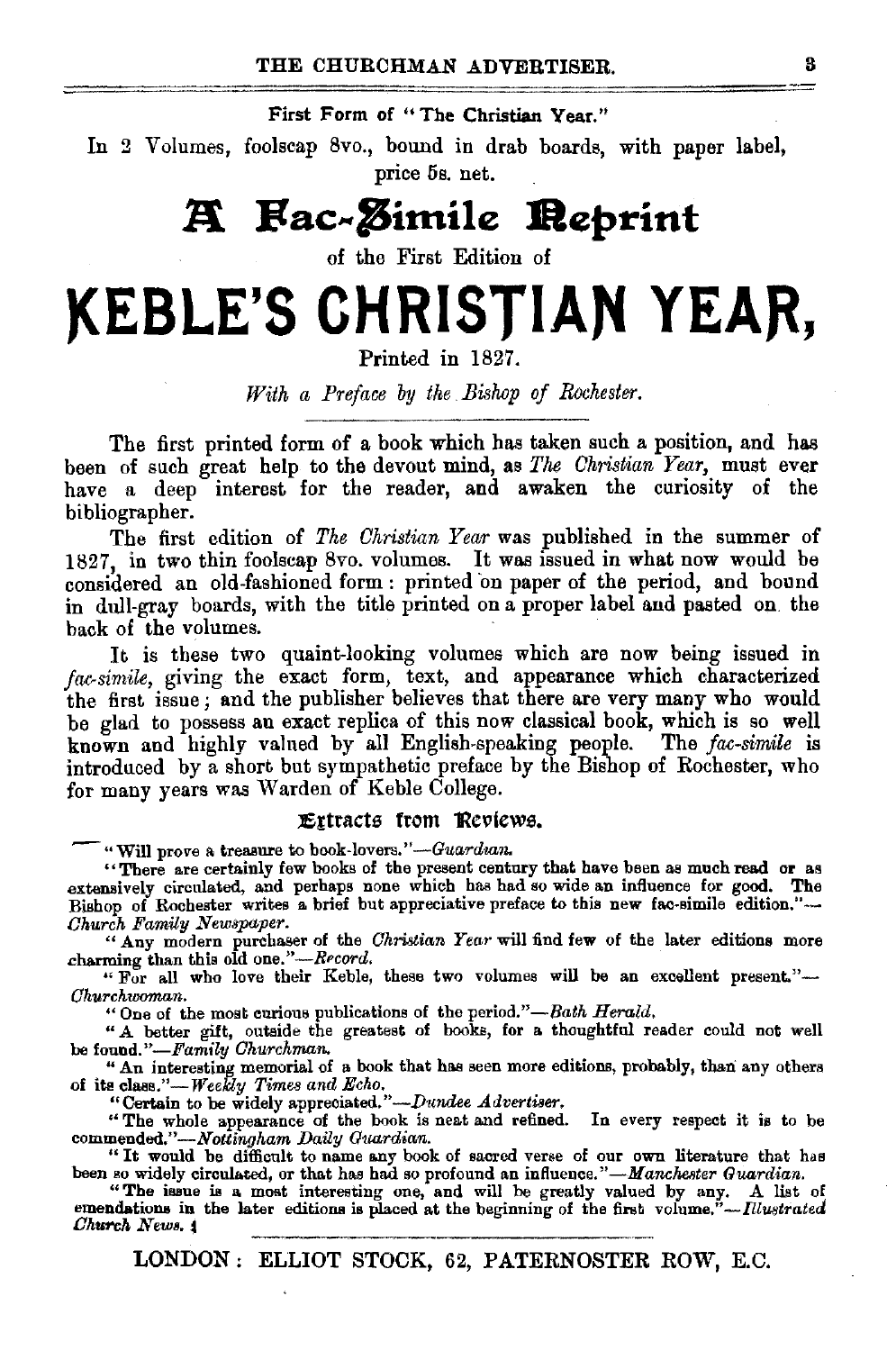# **FOR EVERY HOME.**

# <sup>"</sup> THE FIRESIDE " January Number. **6**<sup>0</sup>

AMONG THE CONTENTS WILL BE FOUND :

- I. TWO SERIAL TALES. By AGNES GIBERNE and C. WAREING BARDSLEY, M.A,
- II. A COMPLETE ILLUSTRATED SHORT STORY. By the Rev. P. B. POWER, M.A.
- III. THE SECRET OF A GRAVE. By the Rev. A. N. CooPER, M.A.
- IV. AN OUT-OF-THE-WAY RESTING-PLACE. By Mrs. GARNETT.
- V. PHOTOGRAPHIC STUDIES ROUND BALMORAL, Etc., Etc.

- I. A SERIAL TALE.
- II. A COMPLETE SHORT STORY.
- III. A SERIES OF PAPERs-Humours of a Clergyman's Life.
- IV. WINTER IN MANXLAND.
- V. A PAPER by M. QUILLER COUCH.
- VI. A SHORT SERMON FOR BUSY READERS.
- VII. A TEMPERANCE INTERVIEW.

## **Hand and Heart. II**. **The Day of Days. II**.

- I. A SERIAL TALE.
- II. GOOD MOTHERS. By E. C. KENYON.
- III. THE WEDDING RING. By A BENEDICT.
- IV. A TRAVELLING STAFF FOR THE NEW YEAR. By the Rev. F. HARPER, M.A.
- V. LIGHT ON CHURCH MATTERS. By the EDITOR, and others.
- VI. THE ORIGIN OF "JUST AS I AM." By the Rev. Dr. MOULE.

VII. THE BIBLE HOUR, MISSION WORK, Etc.

# <sup>H</sup>**Ube 1Rews.H jtd.** weekly.

"THE NEWS" gives short crisp paragraphs, treating on social subjects, bright gossip about the events of the day, and personal yet pleasant chats about people in whom every one is interested. It contains sixteen pages, size of the "Graphic," and is published weekly for One Penny. Ask at the Bookstall for it.

## $\mathcal{L}$  and  $\mathbf{E}$   $\mathbf{V}$   $\mathbf{E}$   $\mathbf{E}$   $\mathbf{Y}$   $\mathbf{E}$   $\mathbf{Y}$   $\mathbf{E}$   $\mathbf{E}$   $\mathbf{Y}$   $\mathbf{E}$   $\mathbf{E}$   $\mathbf{Y}$   $\mathbf{E}$   $\mathbf{E}$   $\mathbf{Y}$   $\mathbf{E}$   $\mathbf{E}$   $\mathbf{Y}$   $\mathbf{E}$   $\mathbf{E}$   $\mathbf{Y}$   $\mathbf{E}$

A PORTRAIT SKETCH. ON THE LOOK-OUT. Notes by H. S. *R.*  TURNOVERS. By G. L. APPERSON, Dr. JAMES, and others.

A LITERARY CAUSERIE. By ALEx. IcoN.

N.B.'s FOR YOUNG MEN. With Prize Chess Problems.

WOMAN'S WORLD. By VERITAS. PERSONAL AND SOCIAL.

SERMONS by Leading Preachers. CHURCH NOTES.

## **SERIAL TALES.**

By AGNES GIBERNE, EDWARD GARBETT, the REV. P. B. POWER, the REV. T. S. MILLINGTON, etc.

A **SPECIAL CHRISTMAS NUMBER** is published in December.

LONDON : "HOME WORDS" OFFICE, 7, PATERNOSTER SQUARE, E.C.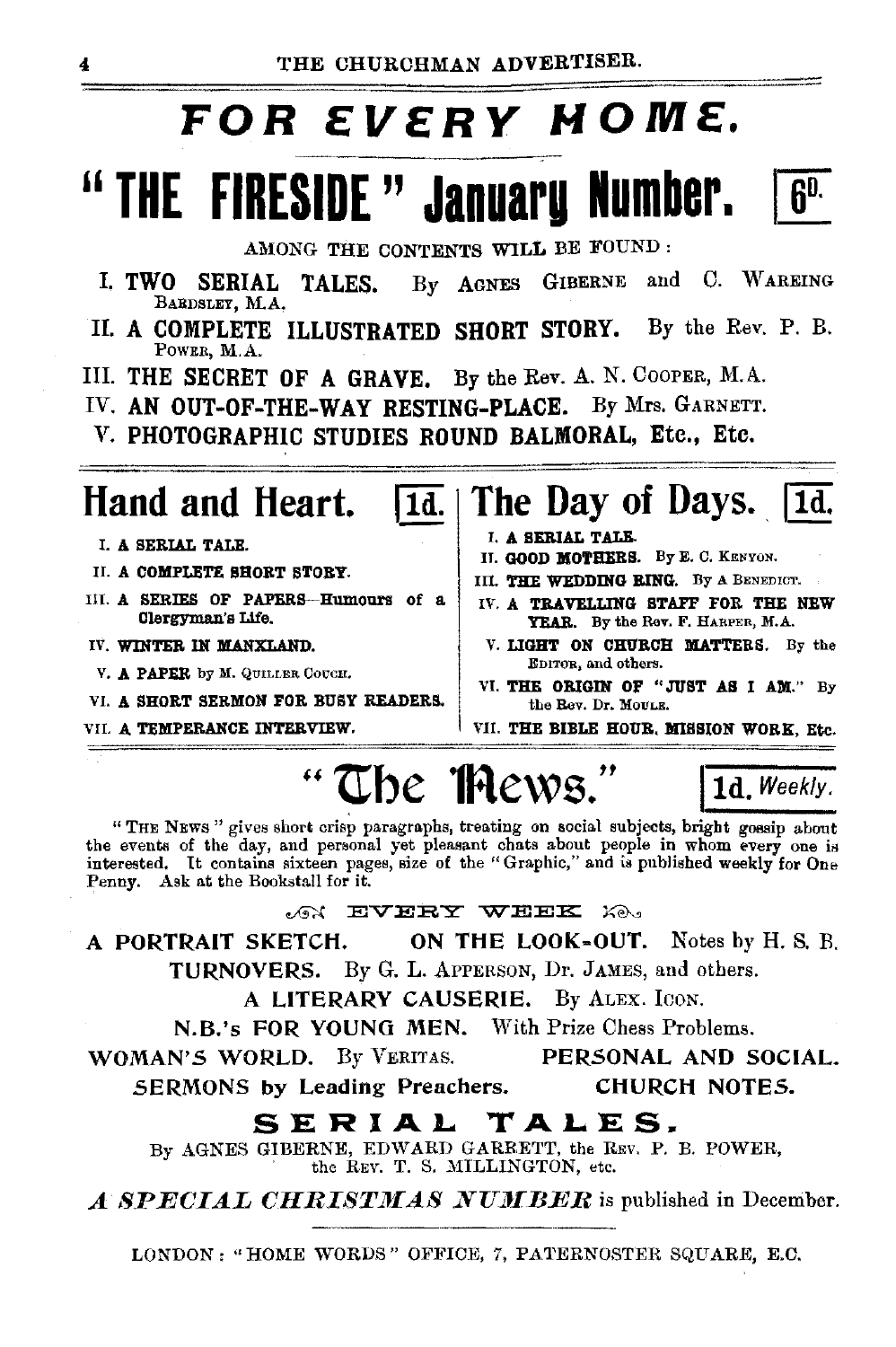Handsomely printed and bound. soo pages octavo. Price *ss.* 

## $\mathit{TOOLS}$   $\mathit{FOR}$   $\mathit{TEACHERS}.$

A Collection of Anecdotes, Illustrations, Legends, etc., for the use of Teachers of Sunday-schools, Bible-classes, and Boys' Brigades, and generally of all engaged in the Moral and Religious Training of the Young.

## Compiled and arranged by WILLIAM MOODIE.

THIS book is not intended as a repertory of stories gathered together for their own sake. It is meant to be a practical manual and storehouse for Teachers of Sunday-schools, Bible-classes, and Boys' Brigades, and

generally for all who have to do with the moral and religious training of the young.

The work contains fully eight hundred anecdotes, is tastefully printed in very clear type, and is arranged in separate paragraphs, with a title above each. Two very full indexes, one of Subjects, the other of Persons, are added, which enable the reader to turn up any anecdote or illustration he may need on a given subject.

"The reader will find some 500 pages of admirable material here for making addresses lively and pointed.<br>There is quite an exceptional freshness in the book; so much of the work is new, while what is old is of that<br>excell

"The compiler has drawn his matter from sources which are not usually tapped for the requirements of the  $\mathbf s$ unday-school, The novelty of the plan gives a freshness to the volume that must irresistibly attract a mind that<br>would fain get out of the common rut of illustrative teaching,"---*Rock*.

"With such a wide and varied supply of subjects and text as is here brought together a teacher need never be at a *loss."-Scotsman.* 

"The work will be found an excellent repertory of illustrative material."-.Dundee *Advertiser.* 

~'We can strongly recommend this volume. As a whole the collection is fresh, natural, representative, and effective. Printing and binding are first *rate."-Metlwdist Times.* ·

<sup>14</sup> How often has the Sunday-school Teacher desired to make his or her lesson more interesting by telling an appropriate aneedote or legend, and felt the want of a book for the purpopriate aneedote or legend, and felt the

"Here are things new and old, brief and full, simple and profound, all told with a purpose, and that purpose the aiding of the servants of the *King."-Word and Work*.

"This will pro~e a very useful handbook for teachers of Sunday-schools and *Bible-classes.''-EcclesiasticaJ Gautte.* 

"It will be found that the stories and extracts illustrate moral rather than dogmatic points, and the anecdotes have, as a rule, been wise]y left to point their own morals.'' *--G-uardlan.* 

"The work is well arranged, and should prove in every way a valuable companion to all who are engaged m teaching the *young."-Qufver.* 

"The selections are upon the whole very good, and, above all, are *unhackneyed.''-Literary World.* 

"The anecdotes and illustrations are fresh and far more readable than the contents of books like this usually are."-The Sunday-School.

<sup>14</sup> This collection is the work of a practical teacher, and one of its advantages is, that it has been compiled chiefly for Sunday-school teachers."--Church Sunday-School Magazine.

<sup>t</sup> The best illustrations are those drawn from his everyday experience and his fund of observation; but when these fail, a book of illustrations is a vast help."- $F$ riend.

ELLIOT STOCK, 6a, PATERNOSTER ROW, LONDON, E.C.

<sup>&</sup>quot;Evidently a book of thought and meaning, and will, l trust, find its place among the implements of human teaching."-Dr. C.]. VAuGHAN, MasteroftheTemp!e.

<sup>&</sup>quot;I have looked through your book, and found it difficult to lay it down. The greatest want in the equipment '<br>of the Sunday-school Teacher has been, in my opinion, a book of this kind; and it seems to me that this book<br>of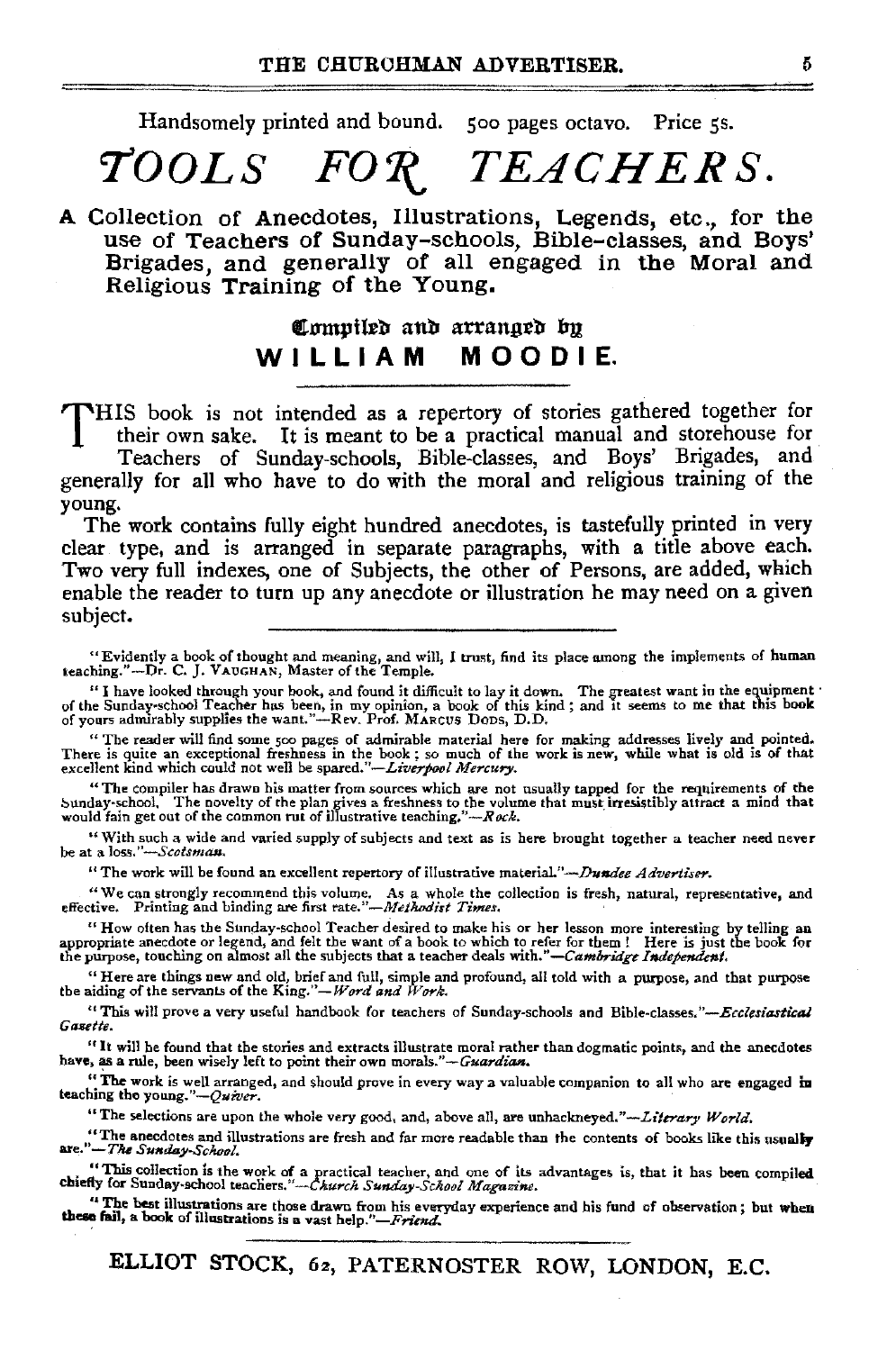In crown 8vo., cloth, CHEAP EDITION, price 2s.

# **LOMBARD STREET IN LENT.**

*Being a Selection from a Course of Sermons on Social Subjects, organized by the London Branch of the Christian Social Union, and Preached in the Church of St. Edmund, King and Martyr, Lombard Street, during Lent.* 

## WITH A PREFACE BY THE BISHOP OF DURHAM.

"The most remarkable Series of Sermons ever preached from the pulpit of this country. Had the Union done nothing but organise this series, it might have considered its life worth living." *-Echo.* 

"The brilliant string of discourses brought together in the striking volume are full of a spacious wisdom and a universal goodwill which must delight all but those who would willingly believe that the church was effete in itself and dead in its influence for good or ill amongst us."-Daily Telegraph.

"The whole series gives a very valuable addition to homiletic literature on some of the leading questions of to-day. Excellently represent the objects of the Christian Social Union."-Church *Family Newspaper.* 

«An epoch-making volume. We hope that the fact that this is a volume of sermons will deter no one from reading it. There are sermons and sermons, and those before us deal in a fundamental and helpful manner with problems affecting the well-being of men and women everywhere." --Oxford *Chronicle*.

ELLIOT STOCK, 62, PATERNOSTER ROW, LONDON, E.C.

Tastefully printed and bound in cloth, gilt lettered, price 2s, 6d.

# **FOUR FOUNDATION TRUTH**

**A MESSAGE TO CHURCHMEN** 

**OF TO-DAY.** 

### **OOll'r.Ulii'IJI'G**

**THE CHURCH AND THE BIBLE.** By Rev. WALTER ABBOTT, M.A.

**THE CHURCH VIEW OF BAPTISM.** By Rev. A. E. BARNES LAWRENCE, M.A.

**THE LORD'S SUPPER.** By Rev. Canon R. B. GIRDLESTONE, M.A.

**THE PRAYER-BOOK AND ABSOLUTION.** By Rev. Prebendary E. A. EARDLEY WILMOT, M.A. With a Preface by the Very Rev. F. W. FARRAR, D.D., Dean of Canterbury.

"A little volume which merits the grateful attention of loyal Churchmen. There is much need for quiet, reliable teaching of this order, and we hope the book will be widely read."-Record. "Very able and lucid, and admirable in tone and spirit."-Glasgow Herald.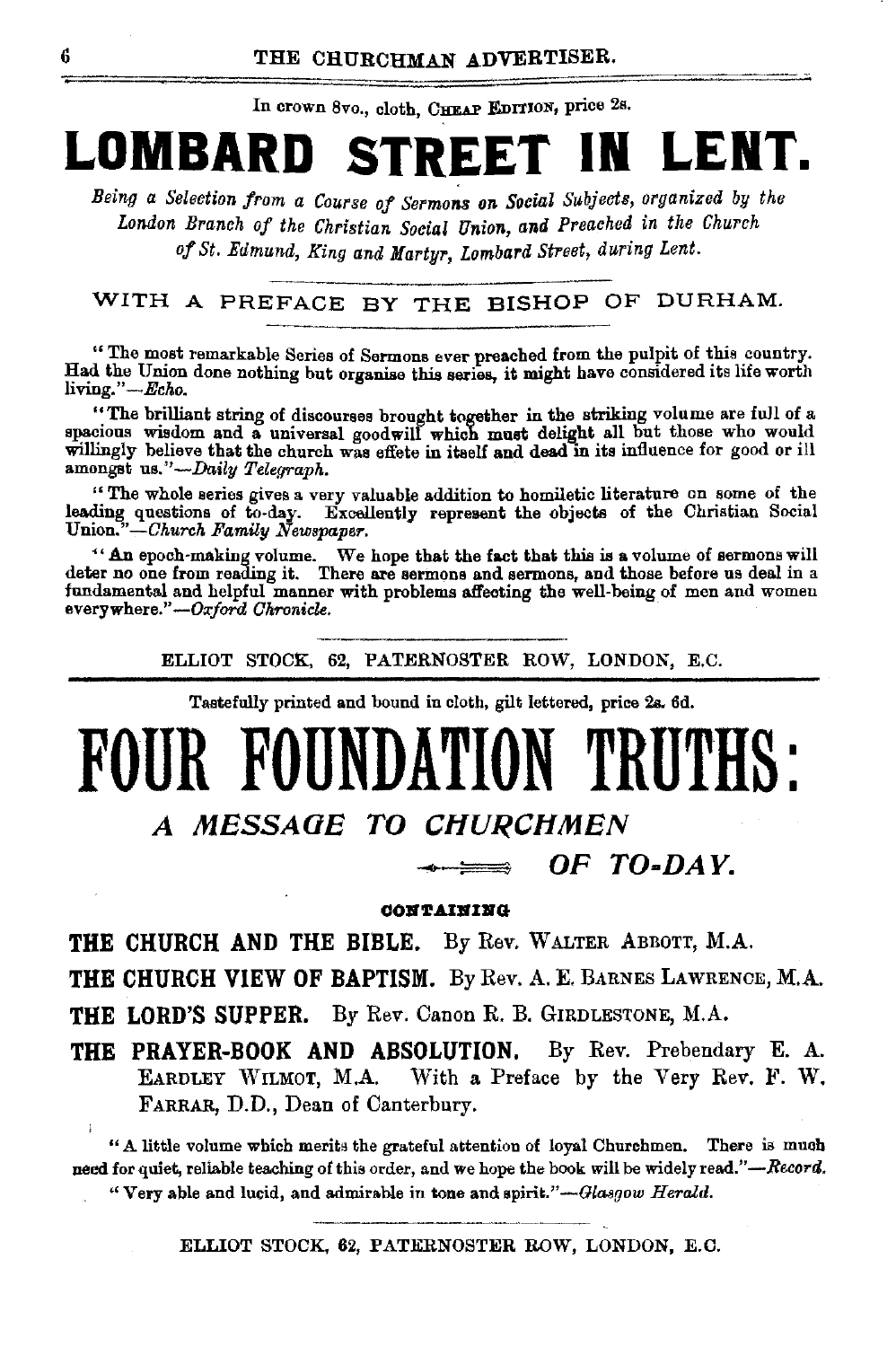# **ELLIOT STOCK'S NEW PUBLICATIONS.**

In crown 8vo., price ls. 6d.

## THE CHURCH'S OPPORTUNITY. By the Rev. MORDAUNT CROFTON, M.A.

"Vigorously described and insisted upon from the point of view of a liberal Churchman."-.Dundee *Advertiser.* 

In demy Svo., cloth, price ls. 6d. net.

# A SUMMARY OF THE PSALMS. By DAVID DALE STEWART, M.A., Hon. Canon of Rochester.

Will prove useful to all who wish for concise assistance in the interpretation of the Psalms."-Sheffield Independent.

## In foolscap 4to., cloth, illustrated, price 5s.<br>**CANDLEWICKS**: A Year of Thoughts an  $\text{NDEWICKS}:$  A Year of Thoughts and Fancies. By CAROLINE TILEURY.

CAROLINE TILBURY.<br>"Miss Tilbury is a true poet. Her lines, as a rule, are in perfect rhythm, and include many of singular interest."-*-Lady.* 

:·Very beautiful are these brief meditations on life and its problem. We feel great pleasure in commending th1s volume to all who enjoy meditative *poetry."-Liverpool Daily Mercury.* 

In crown 8vo., tastefully printed and bound, with illustrations. Second Edition, Price 6s.

DANTE'S PILGRIM'S PROGRESS; or, The Passage of the Blessed Soul from the Slavery of the Present Corruption to the Liberty of Eternal Glory.

With Notes on the Way by FMELIA RUSSELL GURNEY.<br>
"The book is a beautiful production throughout, and Mr. Shield's design of the cover and of the three types<br>
of heart, printed in gold and colours, deserve special mention."

In crown 8vo., cloth, price 3s. 6d.

## THE LIGHT OF SHAKESPEARE: Passages Illustrative of the Higher Teaching of the Dramatist's Dramas. By CLARE LANGTON.

"Shakespeare's moral teaching, and such indications of his religious feelings as his works can be supposed<br>to afford, are collected in this little book."—Academy.<br>A judicious selection of quotations arranged conveniently u

In cloth, foolscap 8vo., price ls. 6d.

THIRTY-ONE PARABLES EXPLAINED. By LOUISA HORSLEY. "A modest little book for the use of young students of the Gospels. The authoress gives a very ingenious interpretation of the 'Unjust Steward,' the complex parable that pr merpression on the couplest covately the compact parables, which have a most obvious meaning, are<br>explained in simple, concise language."—Lady.<br>explained in simple, concise language."—Lady.

ln crown 8vo., paper cover, 6d., also a 4to. edition, with margin for notes, in vegetable parchment, 3s. 6d.

THE BOOK OF JOB. Translated direct from the Hebrew Text into Current English. By FERRAR FENTON, Author of "The New Testament in Current English," " The Epistles of St. Paul," etc. Assisted by HENRIK BORGSTROM, of Helsingfors, Finland. Rendered into the same metre as the original Hebrew, word by word and line by line.

"If Mr. Fenton lives to produce the whole of the Old Testament after the same fashion, as he proposes, he will have done good work."-Weekly Times and Echo.

In demy 8vo., paper cover, price 3d.

**THE CLAIMS OF ROME.** By SAMUEL SMITH, M.P.<br>
"Mr. S. Smith's points are all good, and only benefit can flow from the widespread circulation of his work."<br>
"A pamphlet well worth reading, showing the baselessness of the cl

ELLIOT STOCK, 62, PATERNOSTER ROW LONDON EO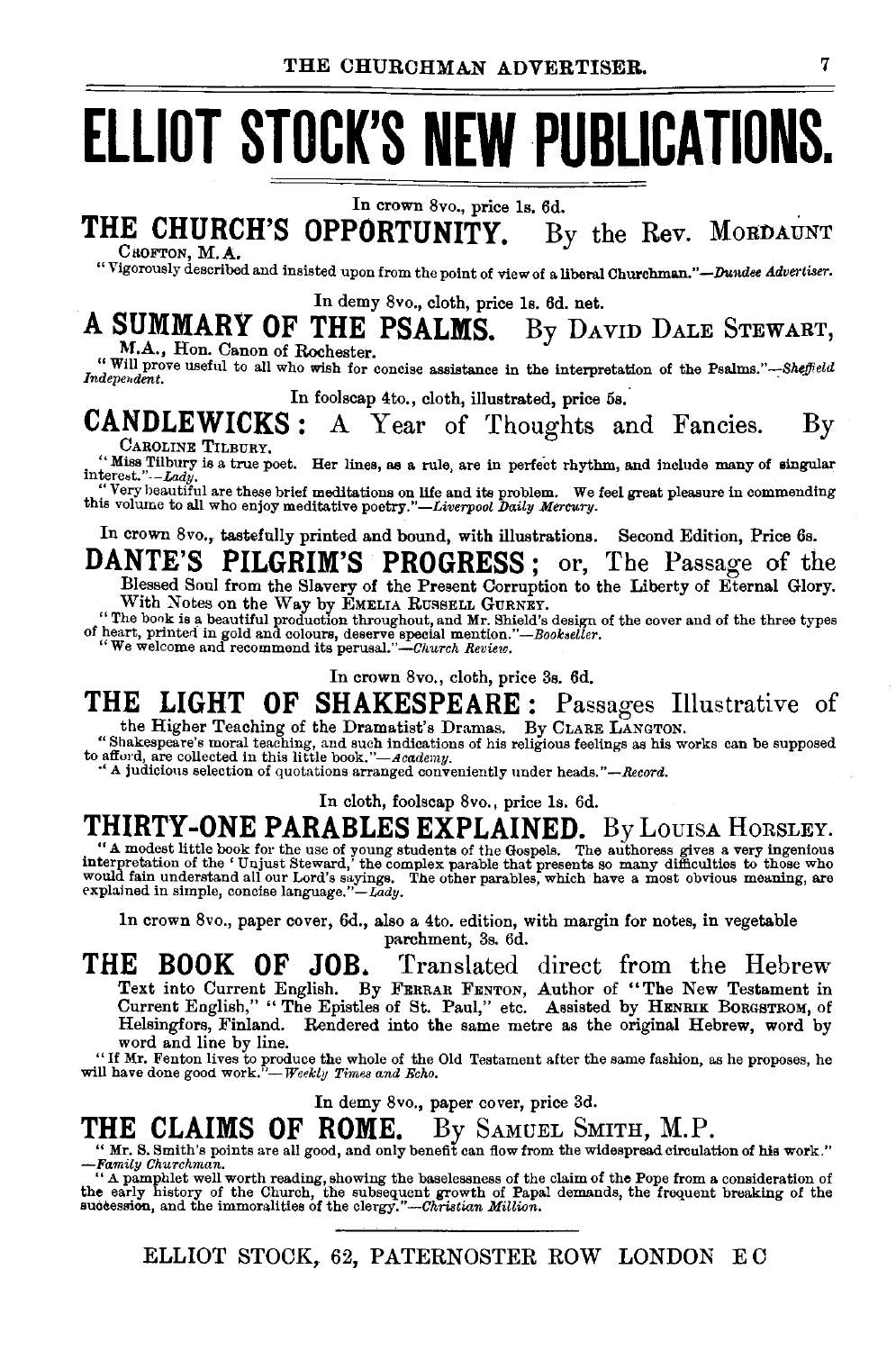## THE CHURCHMAN ADVERTISER.

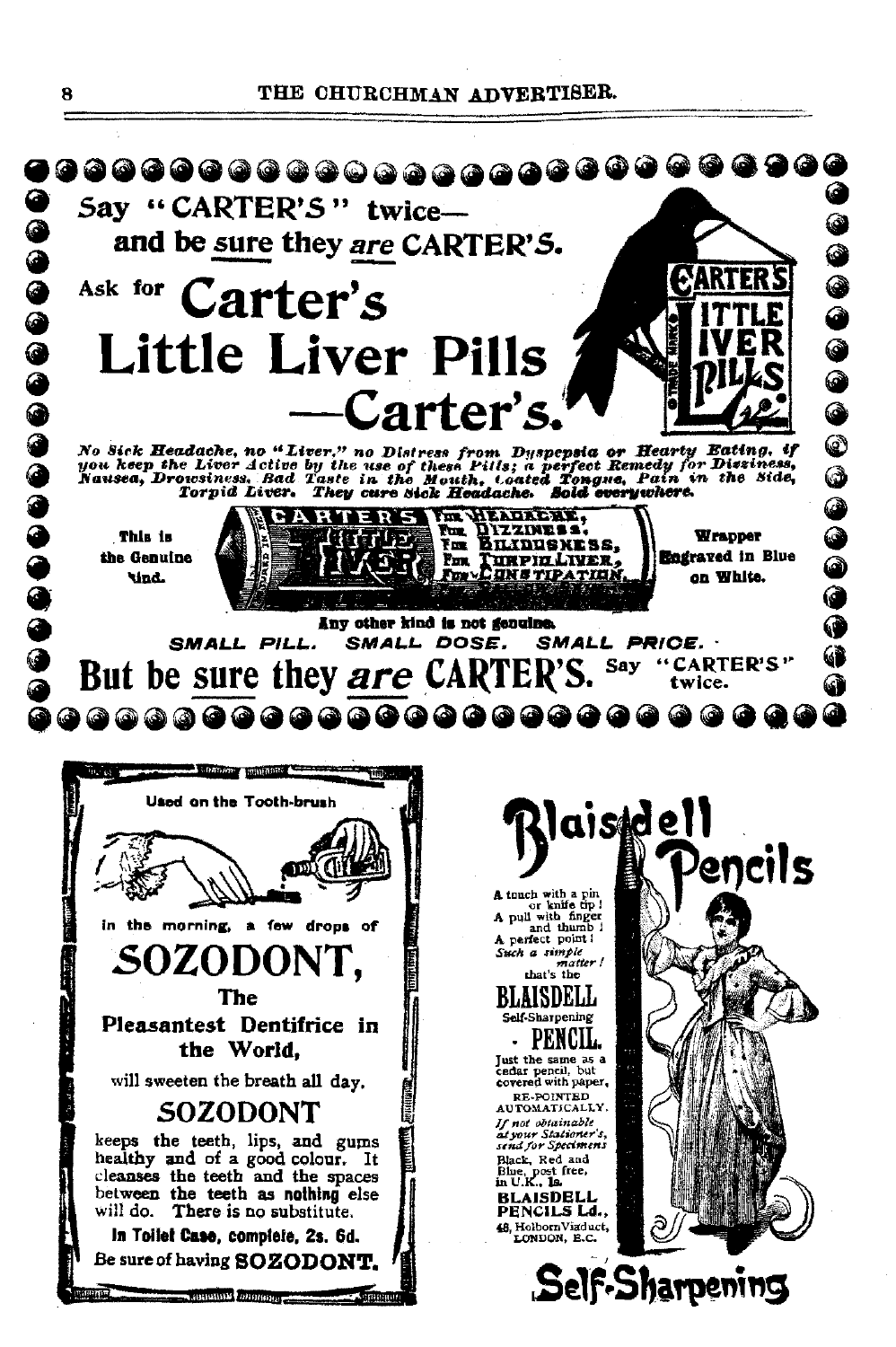

# **£50 BANK NOTE**

GIVEY AWAY to purchasers of ZUILIA, the new Indian Perfume, solely manufactured<br>by the ZUILIA Perfumery Company, 13, Rose-<br>bery Avenue, London, E.C. Put up in artistic bottles, packed in wool, in handsome box, in and correct term for 15. 8d., sent carriege free per return for 1s. 6d. This new and powerful ecent is a marvellous discovery, being a blend of odorifrence perfumes, fr

With ZUILTA Perfume we are giving free a 6d. sample box of ZUILTA Dentifrice, unsur-

A SPECIAL OFFER. £GO will be given gratis to purchasers who

succeed in placing together the twelve pieces to form a square.<br>Instructions. -Cut out the pieces and place together in such a way that the whole<br>place together in such a way that the whole<br>will form an ordinary square. Wh paste on cardboard or thick paper (In order to keep the square together), then post the same to us with a stamped envelope

addressed, enclosing P.O. or stamps value<br>Is. 6d. for ZuuLrA scent.<br>Nora BENE.--This offer holds good for<br>readers of this magazine for the next fourteen readers of this magazine for the next fourteen<br>degs. Should there be more than one person<br>successful in forming the square, then the<br> $E50$  will be divided thus : If two correct,<br>then each will receive  $E35$ ; if flue corre



IT IS SURELY WORTH TRYING FOR. **THE** ZUILIA PERFUMERY CO., 13, Rosebery Avenue, LONDON, E.C.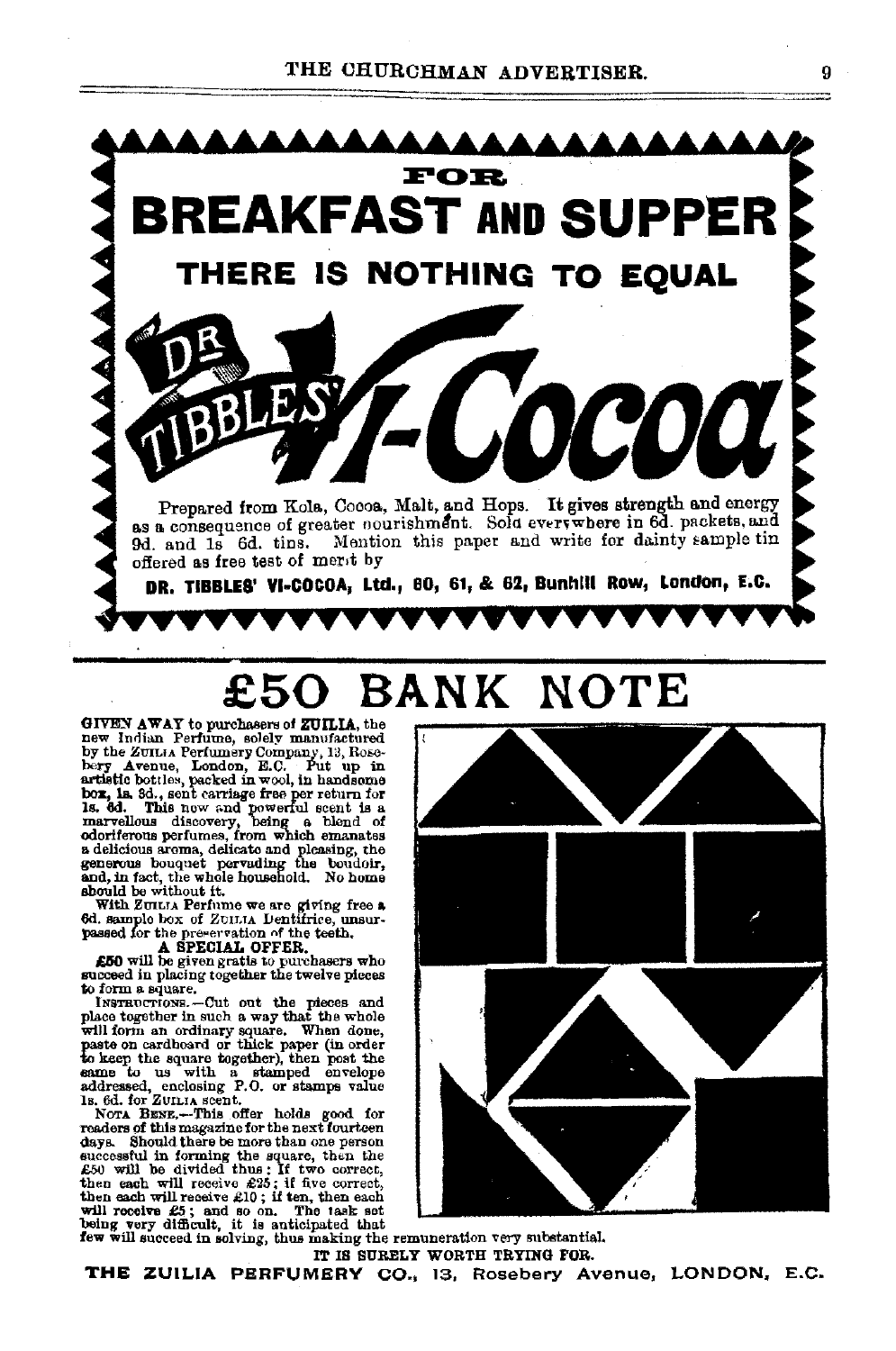# LANGLAND COLLEGE, EASTBOURNE.

Butrons: The Rr. How. THE LORD ABERDARE; The Rr. REV. THE LORD BISHOP OF PETERBOROUGH; SIT DOUGLAS GALTON, K.C.B., F.R.S.; Chancellor P. V. SMITH, LL.D., and others.<br>
Principal: Miss M. E. Vinvirg, Seven years Headmistress Bedford College, London.

Entire Charge of Girls whose Parents are abroad.

A Reduction of ten per cent. for daughters of the Clergy.

## INFANT ORPHAN ASYLUM, WANSTEAD.

BANKERS-MESSRS. WILLIAMS, DEACON & CO.

Orphans of persons once in prosperity entirely Maintained, Clothed and Educated on Church of England Diplos from carliest infancy until 15 years of age,<br>4.174 Children received: 61 admitted last year. Nearly 600 in Asylum now. Assistance urgently needed, and will be thankfully acknowledged.

**ADVOCACY OF CLEEGY EARNESTLY SOLICITED.** 

Offices-63, Ludgate Hill, E.C.

HENRY W. GREEN, Secretary.

## PROTESTANT REFORMATION SOCIETY

(Established 1827).

PRESIDENT: COLONEL SANDYS, M.P. CHAIRMAN OF THE EXECUTIVE COMMITTEE: W. J. FRASER, ESQ. VICE-CHAIRMAN: REV. C. H. WALLER, D.D.

THE oldest distinctively Protestant Society, and the only one which employs Clerical and Trained Lay Mission-<br>
Intes to preach the Go-pel to Roman Catholics in Great Britain, now offers for sale the volume entitled<br>
"WHOSE

Full information will be given by the Rov. L. G. A. ROBERTS, Commander R.N., Secretary, 62, Berners Street, London, W.

THE WORKING MEN'S LORD'S-DAY REST ASSOCIATION (ESTABLISHED 1857) is working in every possible way to resist the encroachments being made on the Sabbath Institution. They earnestly ASK for FUNDS to enable them to work vigorously. Cheques should be crossed "Londou and County Bank," and sent to CHARLES HILL, Secretary, 13, Bedford Row, London, W.C.

### **March 1, 1898.** Price 1s. 6d.

## THE FOREIGN CHURCH CHRONICLE & REVIEW.

- I .- THE RENEWAL OF THE BONN CON-FEBENCES. [FRANCE.
- II.-THE NEW REFORMING MOVEMENT IN III.-ITALY.
- IV.-PROFESSOR BUNKOVER.
- V.-BISHOP KOSLOWSKI.
- VI.-THE CONTROVERSY ON HOLY ORDERS.
- VII. FROM THE BISHOP OF SALISBURY'S ADDRESS.

VIII.-A ROMAN PRIEST ON MARBIAGE WITH A PROTESTANT.

- IX.-" ANTICHBISTUM PRÆCUREIT."
- X. CONVERSION OF REV. J. TAAFFE FINN.
- XI.-Brevia.
- XII.-ABMENIAN OBTHODOXY.
- XIII.-Italian Bishopric Endowment.
- XIV.--DOWDEN'S THEOLOGICAL LITERATURE.

GILBERT AND RIVINGTON, CLERKENWELL, LONDON.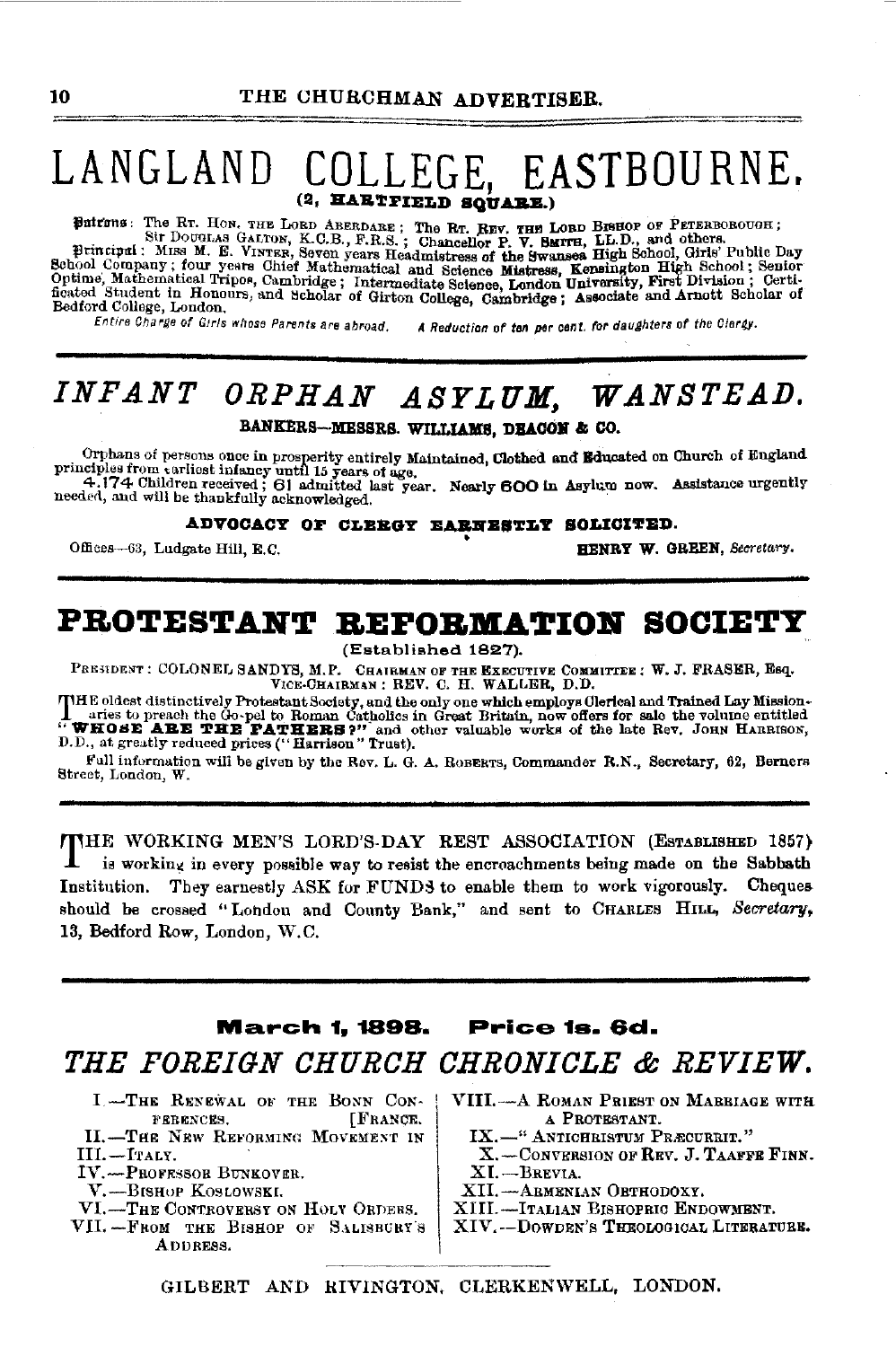

Prompt succour is given. No suitable case rejected.

Contributions may be sent to LLOYDS' BANK, Limited, 16, St. James's Street, S.W.; or the Secretary, WILLIAM J. TAYLOR, 200, EUSTON ROAD, LONDON, N.W.

Bequests and Special Gifts are usually devoted to extension of operations.

THE NATIONAL PROTESTANT CHURCH UNION.

JUST PUBLISHED.

ENGLISH CHURCH TEACHING ON FAITH, LIFE AND ORDER.

BY THE REVS.

H. C. G. MOULE, D.D., Principal of Ridley Hall, Cambridge;<br>Canon GIRDLESTONE, M.A., late Principal of Wycliffe Hall, Oxford; and<br>T. W. DRURY, M.A., Principal of the Church Missionary College, Islington.

Price 1s. net. Post free 1s. 3d.

To be obtained from The Offices of the Society, 30, Charing Cross, London, S.W., AND FROM THE PUBLISHER :

Mr. C. MURRAY, 7, PATERNOSTER SQUARE, LONDON, E.C.

# **ELLIOT STOCK'S NEW PUBLICATIONS.**

In crown 8vo., cloth, price 7s. 6d.<br> **IOMAS BEST JERVIS,** Lieut.-Colonel Bombay Engineers,<br>
H.E.I.C.'s Service, Director of the Topographical and Statistical War Department. A Biography by his *THOMAS* Son, W. P. JERVIS.

"The biographer has done his work with judgment and discretion, and has produced a work of considerable general utility and interest." $-Glassov$  Herald.

In crown 8vo., cloth, illustrated, price 2s.<br>
VILLAGE LIFE IN PALESTINE: a Description of the Religion, FIFTLY US TATTED IT A PLACE IN A SUPERIORS of the Peasants of the Holy<br>Land, with reference to the Bible. By the Rev. G. ROBINSON LEES, B.A., F.R.G.S., Author of "Jeru-<br>salem Illustrated," etc. With twenty-six Illustration

Handsomely bound in cloth, crown 8vo., price 4s. 6d. Illustrated by Photographic Pictures of<br>  $S$ cenes from Indian Village Life.<br>  $\blacksquare$ <br>  $\blacksquare$ <br>  $\blacksquare$ <br>  $\blacksquare$ <br>  $\blacksquare$ <br>  $\blacksquare$ <br>  $\blacksquare$ <br>  $\blacksquare$ <br>  $\blacksquare$ <br>  $\blacksquare$ <br>  $\blacksquare$ <br>  $\bl$ Sunday-School Chronicle.

In crown 800., paper cover, price 1s.<br>
THE HEART OF A SERVANT. By J. E. A. BROWN, Author of<br>
"The Heart of a Girl," "The First Four Things," etc.<br>
"Abounds in apt, striking, and editying thoughts and comments, which cannot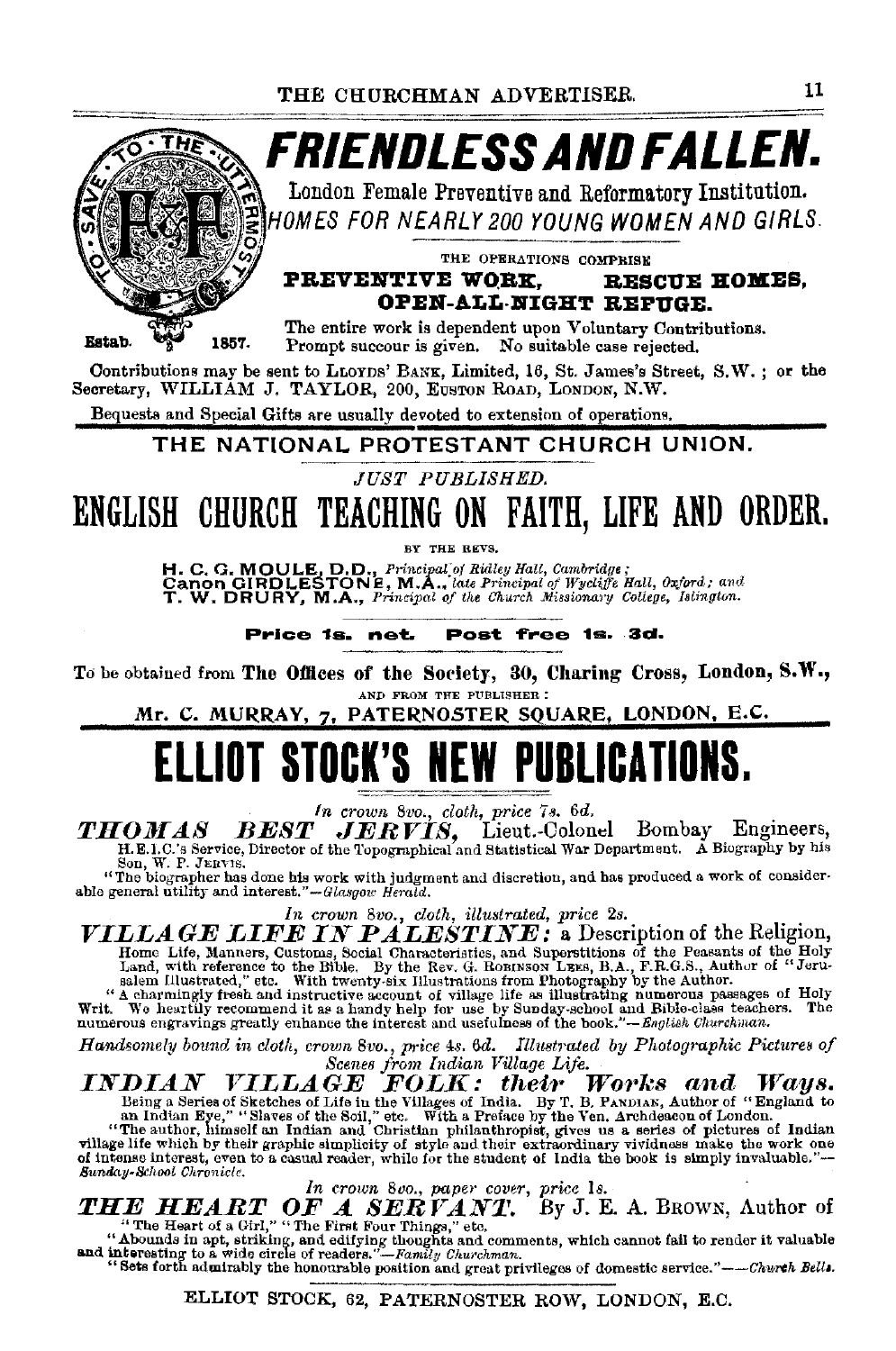

ADDITIONAL ANNUAL SUPPORT NEEDED.

**INFIRMARY.** 

Patron: THE QUEEN.

MARGATE.

The Hospital has 220 BEDS open all the year, but owing to want of funds ONLY 150 ARE NOW OCCUPIED.

COST OF A DIAMOND JUBILEE BED ENDOWMENT, £1,000.

BANKERS: MESSRS. COCKS, BIDDULPH & CO., 43, CHABING CROSS, S.W.; MESSRS. LLOYDS, LTD., MARGATR.

OFFICES: 30, CHARING CROSS, S.W. TREASURER : MICHAEL BIDDULPH, Esq., M.P.



**Fairm-THE DEAN OF NORWICH.**<br>Chairman of Committee-THE LORD CLAUD J. HAMILTON.

This Fund was founded at Disestablishment as a channel for sympathy of friends in England with their brethren of the Church of Ireland.

It is now devoted entirely to enabling the ministry of the Church to be maintained in the South and West of Ireland, in parishes where the Protestants are few and isolated, and UNABLE TO MAINTAIN THEIR CHURCH UNAIDED.

Last year EIGHTY-NINE parishes received grants from this Fund, administered through their own

Last year EIGHTY-NINE parts are recoved grants from the summaristic and the disconsistent schemes.<br>The NEED of this help is unabated, and the Committee earnestly appeal to English Churchmen to give this testimory of fellow

Terrace, London, S.W.

Would not friends send us a "ROYAL GIFT" for this special year?

# The East=End Mission to the Jews.

JUNDS URGENTLY NEEDED towards the Medical Mission, the General Work, the Charity Work, to help the Sick and Hungry during the Winter. No food, no fire, illness and distress, are the daily experience during the Will you kindly help us to alleviate the sufferings of the poor and winter. show them Christian sympathy?

D. OPPENHEIM, Secretary, 119, LEMAN STREET, E.

Cheques and P.O.'s to be crossed "London and Westminster Bank." Whitechapel.

## **BEFORE SIXTY YEARS AGO.**

The special claims of the SOCIETY FOR PROMOTING FEMALE EDUCATION IN THE EAST to recognition are:

- (1) That it was the only Society for both Zenans work and School work existing in the Empire at the time of the Queen's Accession.
- (2) That it was then already carrying on Zenana work, Harom work, and School work, in China, the Straits, Egypt, and India.
- Survey in the way, by encountering and, to a certain extent of Director and Harem work, for which it prepared<br>
(3) That it was the pioneer of all subsequent efforts in Zerana and Harem work, for which it prepared<br>
(4) That
- 

The Committee urge these claims, and appeal for help to their Commemoration Fund, to enable them to strengthen and extend the work of the Society.

Secretary, Miss WEBB, 267, Vauxhall Bridge Road, S.W.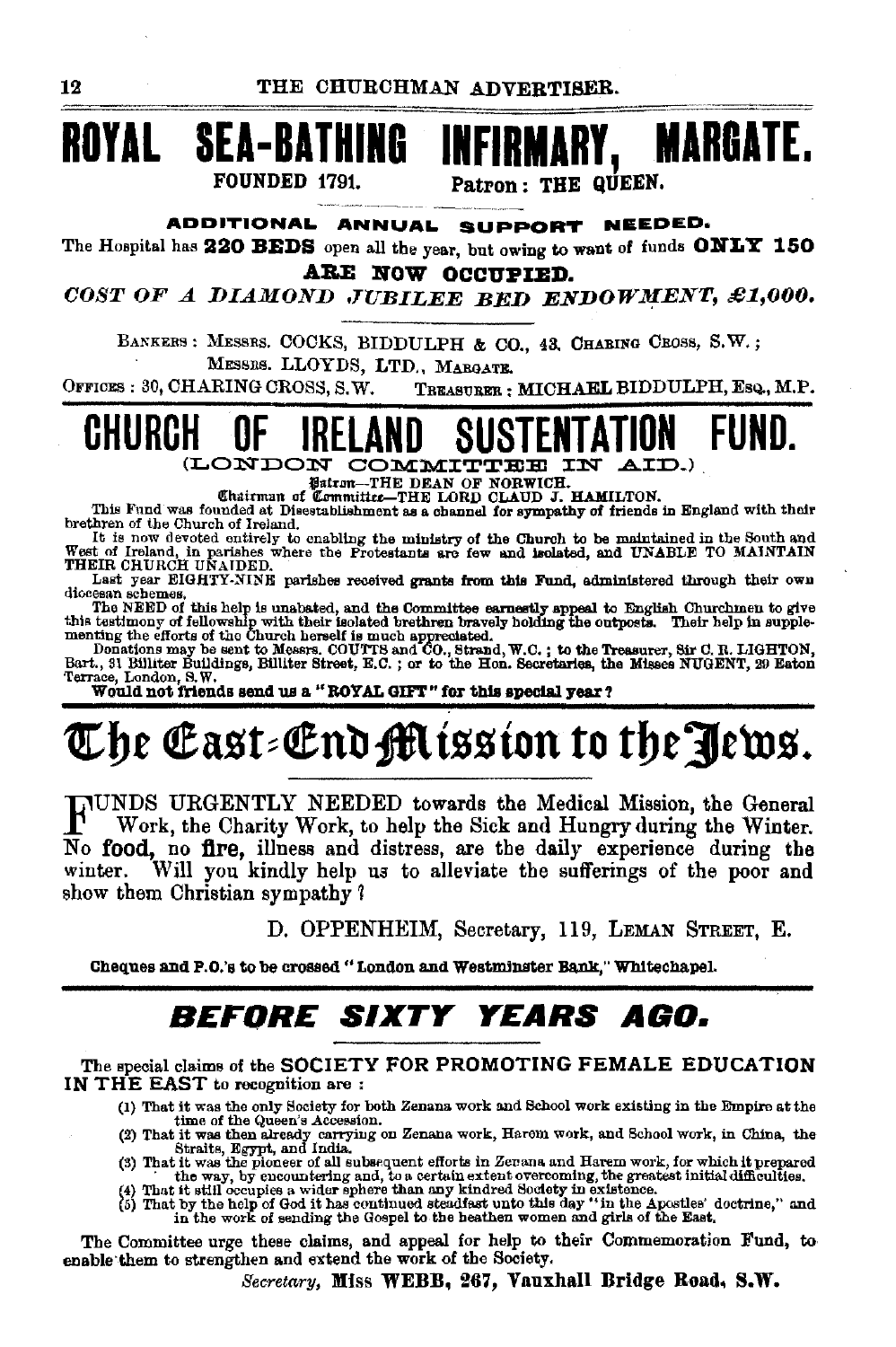## ECCLESIASTICAL INSURANCE OFFICE, LIM.

FIRE, GLASS, BURGLARY.

The Surplus Profits are devoted to Institutions, etc., for the benefit of the Clergy and of Church objects. Already a sum of £17,000 has been so distributed, including £500 to the Clergy Distress Fund, and £1,000 to the Q

 $\mathtt{CLERGY}$ SELF-HELP AIDED.

**CLERGY PENSIONS INSTITUTION.**<br>CONTRIBUTIONS and LEGACIBISHOP OF CARTERBURY. The ARCHESHOP OF TORK.<br>CLEY Who have purchased annuities.<br>Offices: 11, Norfolk Street, Strand, London, W.C. JOHN DUNCAN, F.I.A. Secretary and Ac

**FIVE THOUSAND BESCUED WAIFS!**<br>WHERE ? **FIGHT DO THEY SUCCEED IN AFTER LIP** WHERE ? HOW DO THEY SUCCEED IN AFTER LIFE?<br>In "DR. RARNARDO'S HOMES" with their SPLENDIDLY! Over 98 per cent. of the 8,731

factorily.<br>**HOW MAI** 

In "DR. BARNARDO'S HOMES," with their 84 distinct Houses and 24 Mission Branches.

WHY WERE THEY ADMITTED ?<br>Because they were *destitute*; without any other Because they were *destitute;* without any other condition, either as to *age, sex, creed, birthplace, nationality, physical condition, money payment* or *guarantee.* The doors are always open to receive<br>such by day or night.

**HOW ARE THEY TRAINED?**<br>The Boys are carefully taught in fourteen<br>different handtcrafts; the Gual are brought up different handtcrafts; the Grans are brought up<br>
in cottage life for domestic. About 19,000<br>
in the boarded out in rural districts. About 19,000<br>
sectarian. In their surport all Evangelical Chris-<br>
are boarded out in rural

FUNDS ARE URGENTLY NEEDED.—Recnittances ahould be sent to the Treasurer, WILLIAM FOWLER.<br>Esq.; to the Chairman of Committee, HowARD WILLIAMS, Esq.; to the Baukers, London and South-Western<br>Bank (Bow Branch), PRESCOTT, DIME THOS. J. BARNARDO, at the address given below. '' '' '' '' <sup>The T</sup>imes of the Homes:  $\frac{1}{2}$  is a step of the Homes:  $\frac{1}{2}$  is  $\frac{1}{2}$  is  $\frac{1}{2}$  and  $\frac{1}{2}$  is  $\frac{1}{2}$  is  $\frac{1}{2}$  in  $\frac{1}{2}$  in  $\frac{1}{2}$  i

Emigrants, for instance, have turned out satis·

HOW MANY DESTITUTE OR ORPHAN CHILDREN ARE ADMITTED WEEKLY? From 40 to 60 during the winter months. Every 24 hours about 8 souls are added to Dr. Barnardot's do's great family. do's great family.<br>HOW ARE THEY MAINTAINED?<br>Solely by the free-will offerings of Christ's servants Solen by the world.<br>
WHAT IS THE RELIGIOUS ATMOSPHERE OF THE HOMES?

## **THE MARY WARDELL CONVALESCENT HOME FOR SCARLET FEVER, STANMORE.**

ESTABLISHED 1884 by a lady working in connection with the Female Bible and Domestic Misaion. No existing Convalescent Home will admit person. recovering from Scarlet Fever. This Home, whilst; benefiting the convalescent, by affording fresh air, good food, and careful supervision of health, also removes a dangerous element from the neighbourhood of the patient's home, and has therefore a claim on the general pu additions and improvements.<br>Contributions will be thankfully received by the Bankers,

Messrs. BARCLAY & CO., at 1, PALL MALL EAST;

Miss MARY WARDELL, STANMORE, MIDDLESEX,<br>From whom further information may be oht¤ined.

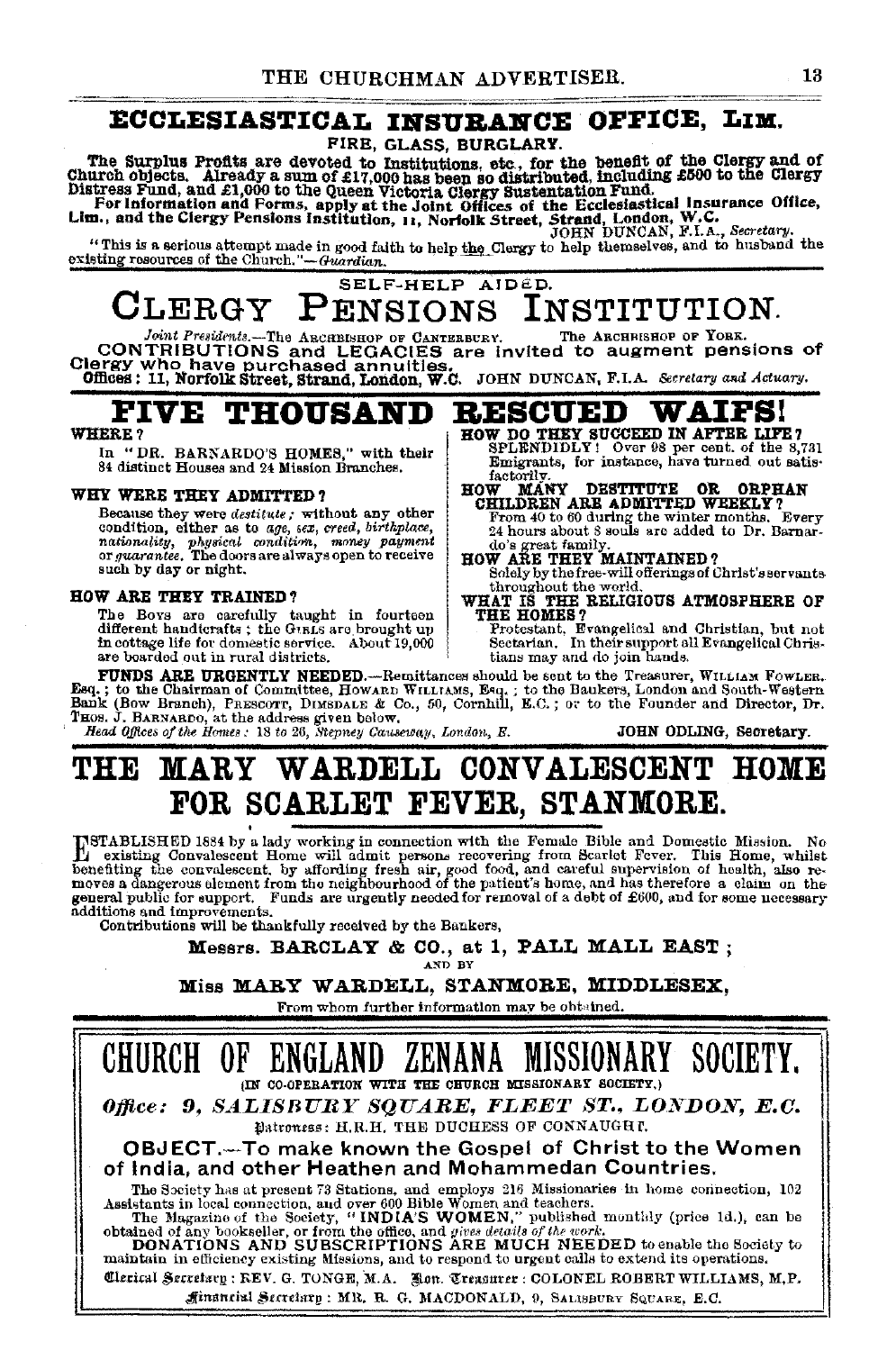## The St. Giles: hristian Mission.

Treasurer-F. A. BEVAN, Esq.

## VOLUNTARY CONTRIBUTIONS ONLY SOURCE OF INCOME.

This Mission assists, amongst other classes, the following :-

THE BETTER CLASS OF DISCHARGED PRISONERS:<br>THE INNOCENT BUT SUFFERING WIVES AND CHILDREN OF PRISONERS;<br>THE SICK AND POOR;

HOMELESS AND DESTITUTE WOMEN.

The demands upon the resources of the Mission are very heavy. Mr. WILLIAM WHEATLEY, Superintendent, 4, Ampton Street, Regent Square, W.C.

(SYRIAN COLONIZATION FUND.)

FUNDS URGENTLY NEEDED for Employment and Relief at Jerusalem.

Above 50 men and boys daily employed at Abraham's Vineyard on Stone Dressing, Soap Making, constructing Rock-hewn Cisterns for Water, etc. Above 3,000 souls annually given food, drinking-water, and clothing. Numbers live in underground airless places, or in sheds exposed to summer sun and winter storms. No furniture but boards, rags, petroleum tins, and sacks for bedding. No water-supply, and unable to get any work, they starve. Many apply to us daily for work, without which they must starve.

DONATIONS THANKFULLY RECEIVED BY

F. A. BEVAN, Esc., Hon. Treasurer, 54, Lombard Street, E.C.

E. A. FINN, Secretary, 41, Parliament Street. S.W.

### **MISSION** THF  $CHIY$ EMPLOYS 470 MISSIONARIES.

## AND IS IN URGENT NEED OF FUNDS.

It is one of the oldest of the Home Missionary Societies, and has ever held fast to its Evangelical principles.

More than half a million men yearly visited.

If friends are unable to contribute the whole sum necessary to maintain a Missionary, they may be able to offer £10. £5, or smaller sums. These subscriptions will be grouped for particular districts, and will thus remove the pressing anxiety of the Com-These subscriptions will be mittee. Gifts will be gratefully acknowledged by the

Secretaries (Rev. T. S. HUTCHINSON, M.A. Treasurer- $\mathbf{F.}$  A. BEVAN, Esq., or by the

Bankers-BARCLAY & Co., LTD.

## THE MISSIONS TO SEAMEN.



Patron: Admiral of the Fleet H.R.H. The DUKE OF SAXE-COBURG

AND GOTHA, K.G.

Labours aftest and<br>ashore, at home and<br>abroad, among seamen<br>of all classes and nations, fishermen, bargemen, and emigrants.<br>Sixty-eight harbours are occupied.

Income, £38,291.

Increased Contributions and Offertories, urgently needed, should be forwarded to the Secretary, Strand, London, W.C.

## SPANISH AND PORTUGUESE CHURCH AID SOCIETY.

Offices-3, Bridewell Place, London, E.C.

## President: The Right Rev. the Lord Bishop<br>of Worcester. Vice-President: The Very Rev. the Dean of Norwich.

To aid the Reformed Episcopal Churches in the To aid the Heforman Episcopal Churches in the factor<br>faithful preaching of the Gospel, and to help and<br>encourage them in the great work of evangelization<br>in which they are engaged. Contributions will be<br>gratefully received Westminster, from whom all information may be obtained.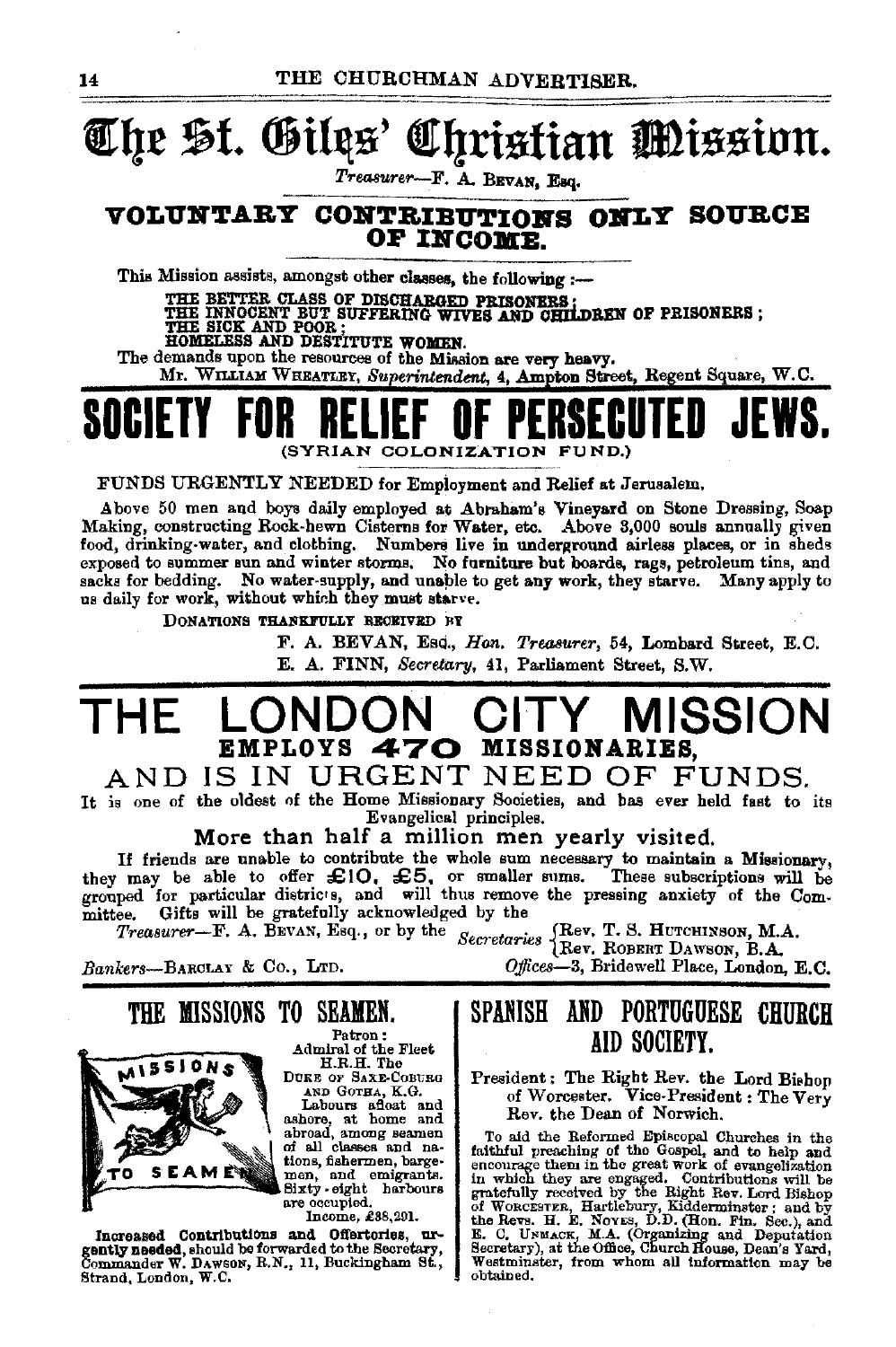## COOK'S EASTER CONDUCTED TOURS.

O'OUTH OF FRANCE, and principal ITALIAN CITIES leaving London March 25 and 31 for Easter in Rome.

HOLY WEEK AND EASTER AT SEVILLE.-Select Conducted Tour, leaving March 25, visiting the Chief Cities in SPAIN, also TANGIER.

GREÉK EASTER AT JERUSALEM.-Special Conducted Tour, leaving London April 2, visiting the Holy Land, Alexandria, Cairo, Pyramids, etc.

SPECIAL ITALIAN TOUR, occupying three weeks, leaving April 2.

ROME and BACK for Thirteen Guineas, April 6.

Illustrated Programmes on application,

*THOS. COOK & SON, Ludgate Circus, London; and Branch Offices.* 



With a record of 54 years' great suc- cess among Sail- ors, Bargemen, a.nd others in the Port of London, the Committee ask for con- tinued help to carry out the noble work

of the Mission. INSTITUTED 1844. Donations and New Subscriptions are urgently needed, payable at Lloyds Bank, or tc

P. PENFOLD, Paymaster-ln..Ohlef, R.N. 31, lfew Bridge Street, London, B.C.